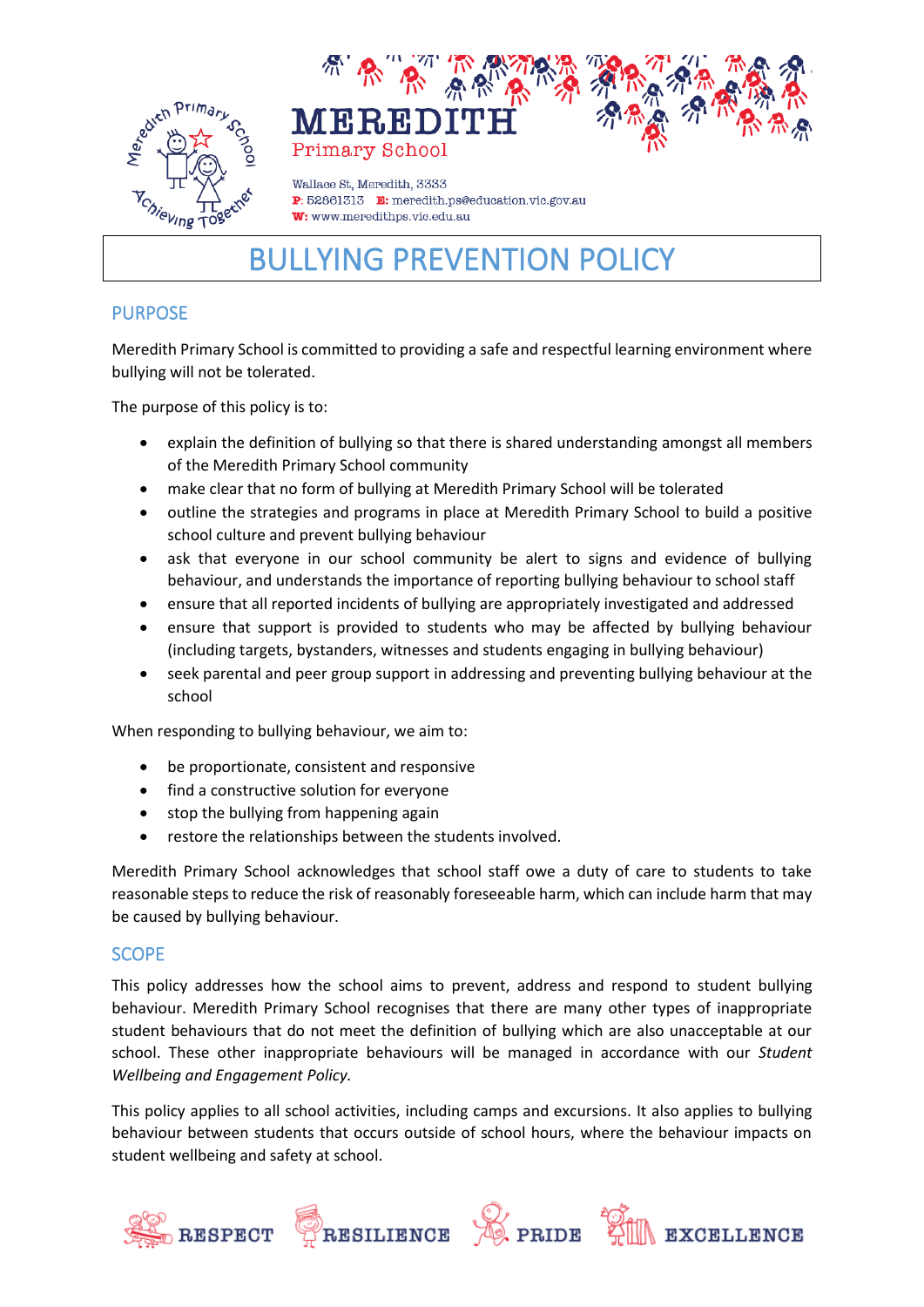# **POLICY**

# Definitions

#### **Bullying**

In 2018 the Education Council of the Council of Australian Governments endorsed the following definition of bullying for use by all Australian schools:

*Bullying is an ongoing and deliberate misuse of power in relationships through repeated verbal, physical and/or social behaviour that intends to cause physical, social and/or psychological harm. It can involve an individual or a group misusing their power, or perceived power, over one or more persons who feel unable to stop it from happening.*

*Bullying can happen in person or online, via various digital platforms and devices and it can be obvious (overt) or hidden (covert). Bullying behaviour is repeated, or has the potential to be repeated, over time (for example, through sharing of digital records)*

*Bullying of any form or for any reason can have immediate, medium and long-term effects on those involved, including bystanders. Single incidents and conflict or fights between equals, whether in person or online, are not defined as bullying.*

Bullying has three main features:

- It involves a misuse of power in a relationship
- It is ongoing and repeated, and
- It involves behaviours that can cause harm.

There are four main types of bullying behaviour:

- Physical examples include hitting, pushing, shoving or intimidating or otherwise physically hurting another person, damaging or stealing their belongings. It includes threats of violence.
- Verbal/written examples include name-calling or insulting someone about an attribute, quality or personal characteristic.
- Social (sometimes called relational or emotional bullying) examples include deliberately excluding someone, spreading rumours, sharing information that will have a harmful effect on the other person and/or damaging a person's social reputation or social acceptance.
- Cyberbullying any form of bullying behaviour that occurs online or via a mobile device. It can be verbal or written, and can include threats of violence as well as images, videos and/or audio.

Bullying can be a form of racism, sexism, homophobia, transphobia or other type of social prejudice when the behaviour is targeted at an individual or group because of a personal characteristic, such as race, religion, sex, sexual orientation, gender identity or disability.

For further information about bullying, refer to: [Bully Stoppers \(education.vic.gov.au\)](https://www.education.vic.gov.au/about/programs/bullystoppers/Pages/default.aspx) and the Department's **[Bullying Prevention and Response](https://www2.education.vic.gov.au/pal/bullying-prevention-response/policy) policy on the Policy and Advisory Library.** 

#### **Other distressing and inappropriate behaviours**

Many distressing and inappropriate behaviours may not constitute bullying even though they are unpleasant. Students who are involved in or who witness any distressing and inappropriate behaviours

2

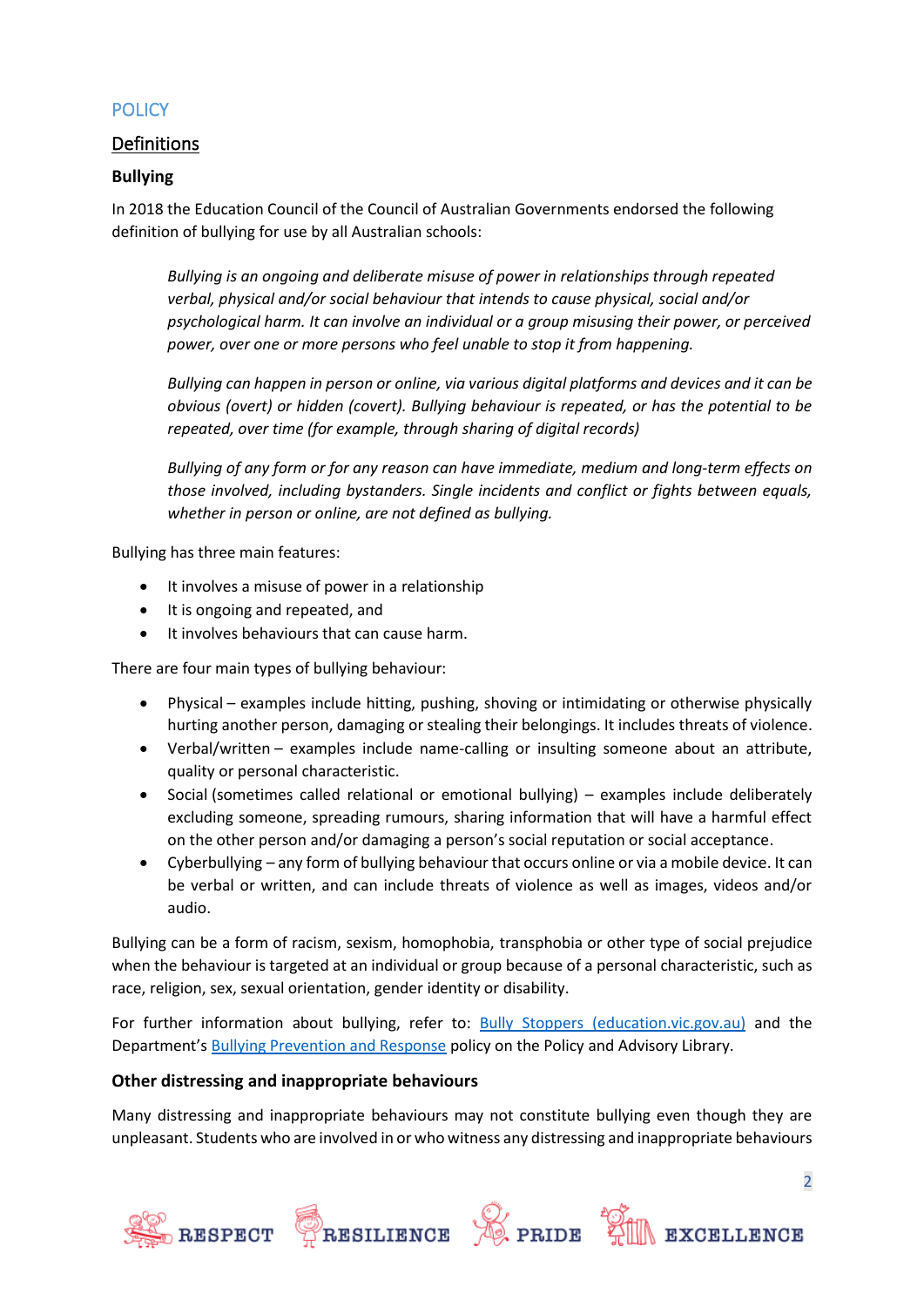should report their concerns to school staff and our school will follow our Student Wellbeing and Engagement Policy and/or this Bullying Prevention Policy where the behaviour constitutes bullying.

*Mutual conflict* involves an argument or disagreement between people with no imbalance of power. In incidents of mutual conflict, generally, both parties are upset and usually both want a resolution to the issue. Unresolved mutual conflict can develop into bullying if one of the parties targets the other repeatedly in retaliation.

*Social rejection or dislike* is not bullying unless it involves deliberate and repeated attempts to cause distress, exclude or create dislike by others.

*Single-episode acts* of nastiness or physical aggression are not the same as bullying. However, single episodes of nastiness or physical aggression are not acceptable behaviours at our school and may have serious consequences for students engaging in this behaviour. Meredith Primary School will use its Student Wellbeing and Engagement Policy to guide a response to single episodes of nastiness or physical aggression.

*Harassment* is language or actions that are demeaning, offensive or intimidating to a person. It can take many forms, including sexual harassment and disability harassment.

*Discrimination* is behaviour that treats someone unfavourably because of a personal characteristic (for example, race, religious belief or activity, disability, sex or intersex status, gender identity or sexual orientation).

Discrimination, harassment, and any other inappropriate behaviour is not tolerated at our school and there may be serious consequences for students engaging in this behaviour. This includes any form of racism, religious or disability discrimination, sexism, homophobia, transphobia, or any other behaviour that targets an individual or group. Further information about discrimination and harassment, including definitions, is set out in our Inclusion and Diversity Policy.

## Bullying Prevention

Meredith Primary School has a number of programs and strategies in place to build a positive and inclusive school culture and relationships to promote wellbeing. We strive to foster a school culture that prevents bullying behaviour by modelling, encouraging and teaching behaviour that demonstrates acceptance, kindness and respect.

Bullying prevention at Meredith Primary School is proactive and is supported by research that indicates that a whole school, multifaceted approach is the most effect way to prevent and address bullying. At our school:

- We identify and implement evidence-based programs and initiatives from th[e Schools Mental](https://www.education.vic.gov.au/school/teachers/health/mentalhealth/mental-health-menu/Pages/Menu.aspx?Redirect=1)  [Health Menu](https://www.education.vic.gov.au/school/teachers/health/mentalhealth/mental-health-menu/Pages/Menu.aspx?Redirect=1) that are relevant to preventing and addressing bullying and help us to build a positive and inclusive school climate
- We strive to build strong partnerships between the school, families and the broader community that means all members work together to ensure the safety of students.
- We participate in the Respectful Relationships initiative, which aims to embed a culture of respect and equality across our school.
- We celebrate the diverse backgrounds of members of our school community and teach multicultural education, including Aboriginal History, to promote mutual respect and social cohesion.







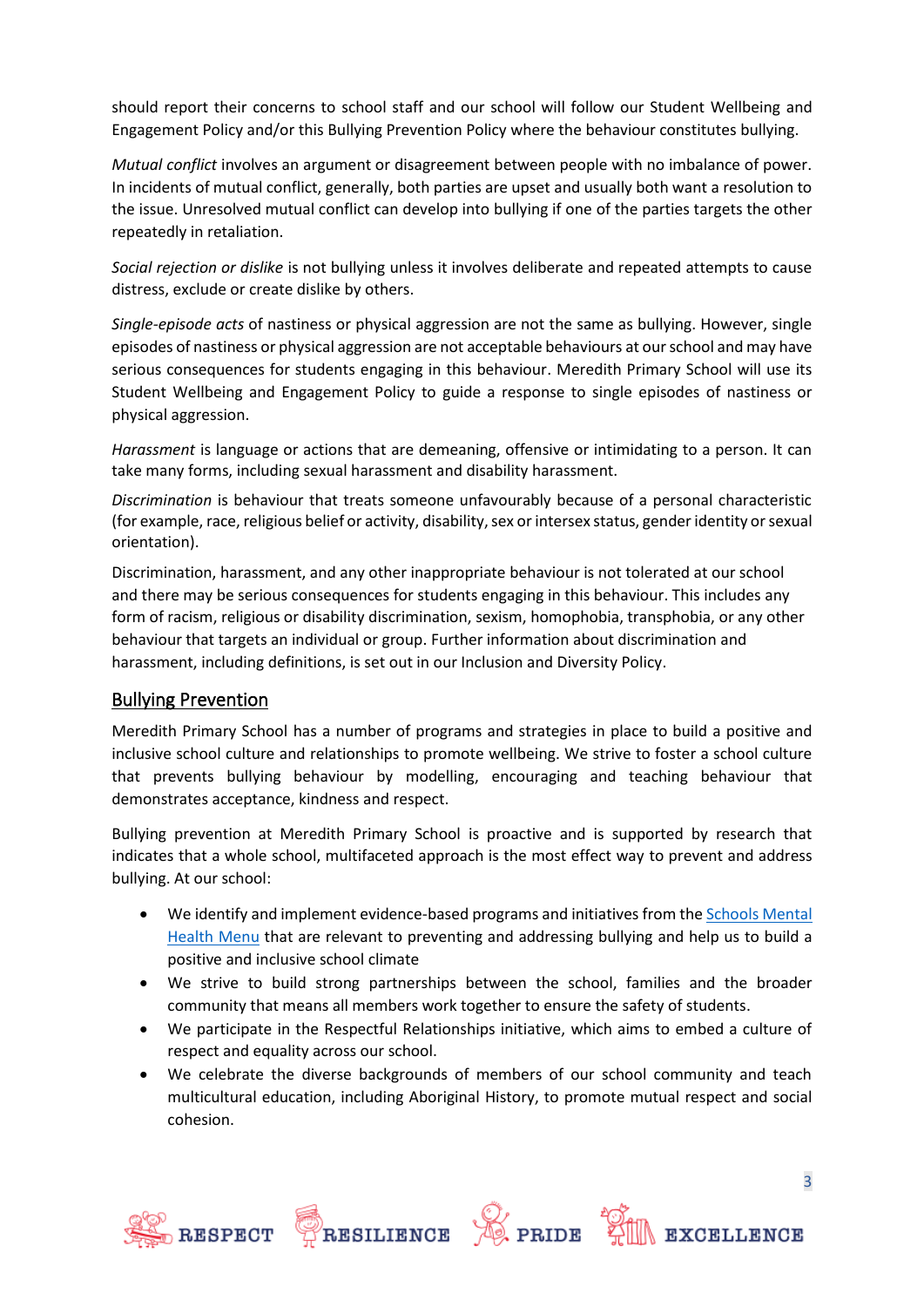- We participate in the Safe Schools program to help us foster a safe environment that is supportive and inclusive of LGBTIQ+ students.
- Teachers are encouraged to incorporate classroom management strategies that discourage bullying and promote positive behaviour.
- A range of year level incursions and programs are planned for each year to raise awareness about bullying and its impacts.
- In the classroom, our social and emotional learning curriculum teaches students what constitutes bullying and how to respond to bullying behaviour assertively. This promotes resilience, assertiveness, conflict resolution and problem solving.
- We promote upstander behaviour as a way of empowering our students to positively and safely take appropriate action when they see or hear of a peer being bullied.
- The Peer Support Program and the Peer Mediation program encourage positive relationships between students in different year levels. We seek to empower students to be confident communicators and to resolve conflict in a non-aggressive and constructive way.
- Students are encouraged to look out for each other and to talk to teachers and older peers about any bullying they have experienced or witnessed.
- We participate in the National Day of Action against Bullying and Violence.

For further information about our engagement and wellbeing initiatives, please see our Student Wellbeing and Engagement policy.

## Incident Response

#### Reporting concerns to Meredith Primary School

Bullying is not tolerated at our school. We ensure bullying behaviour is identified and addressed with appropriate and proportionate consequences. All bullying complaints will be taken seriously and responded to sensitively..

Students who may be experiencing bullying behaviour, or students who have witnessed bullying behaviour, are encouraged to report their concerns to school staff or another trusted adult as soon as possible.

Our ability to effectively reduce and eliminate bullying behaviour is greatly affected by students and/or parents and carers reporting concerning behaviour as soon as possible, so that the responses implemented by Meredith Primary School are timely and appropriate in the circumstances.

We encourage students to speak to their teachers. However, students are welcome to discuss their concerns with any trusted member of staff including any teacher, wellbeing staff and principal.

Parents or carers who develop concerns that their child is involved in, or has witnessed bullying behaviour at Meredith Primary School should contact Lachlan Day School Principal on 5286 1313 or [lachlan.day@education.vic.gov.au](mailto:lachlan.day@education.vic.gov.au) .

#### Investigations

When notified of alleged bullying behaviour, school staff are required to:

- 1. record the details of the allegations in incidence register, COMPASS or student file and
- 2. inform the Princial.

The Principal is responsible for investigating allegations of bullying in a timely and sensitive manner. To appropriately investigate an allegation of bullying, the Principal may:







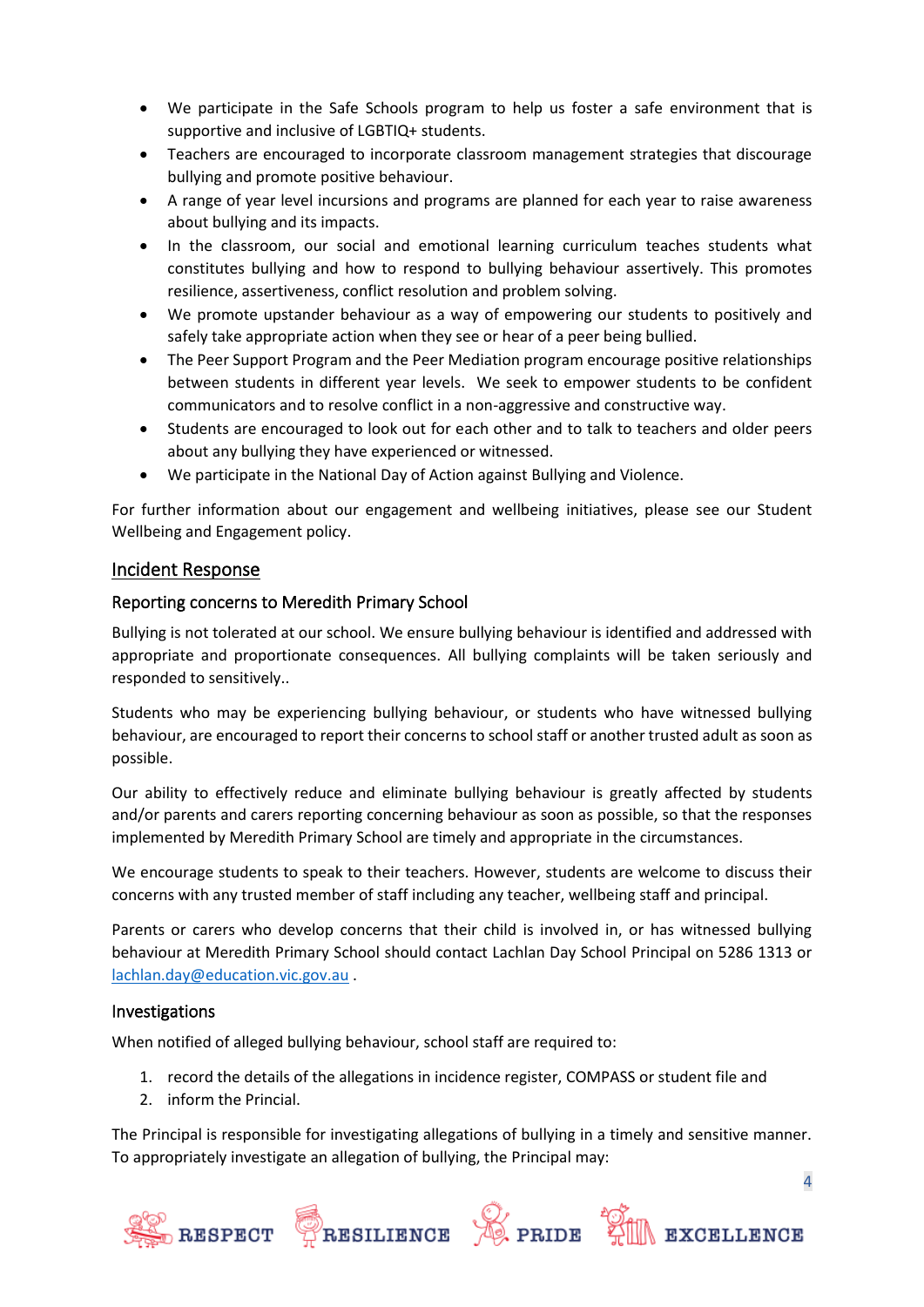- speak to the those involved in the allegations, including the target/s, the students allegedly engaging in bullying behaviour/s and any witnesses to the incidents
- speak to the parent/carer(s) of the students involved
- speak to the teachers of the students involved
- take detailed notes of all discussions for future reference
- obtain written statements from all or any of the above.

All communications with the Principal in the course of investigating an allegation of bullying will be managed sensitively. Investigations will be completed as quickly as possible to allow for the behaviours to be addressed in a timely manner.

The objective of completing a thorough investigation into the circumstances of alleged bullying behaviour is to determine the nature of the conduct and the students involved. A thorough understanding of the alleged bullying will inform staff about how to most effectively implement an appropriate response to that behaviour.

Serious bullying, including serious cyberbullying, is a criminal offence and may be referred to Victoria Police. For more information, see: [Brodie's Law.](http://www.education.vic.gov.au/about/programs/bullystoppers/Pages/advicesheetbrodieslaw.aspx)

## Responses to bullying behaviours

When the school has sufficient information to understand the circumstances of the alleged bullying and the students involved, a number of strategies may be implemented to address the behaviour and support affected students in consultation with the Student Wellbeing Team (Principal, Chaplain, Inclusion Support Leader), teachers, ESS, Department of Education and Training specialist staff.

There are a number of factors that will be considered when determining the most appropriate response to the behaviour. When making a decision about how to respond to bullying behaviour, we will consider:

- the age, maturity and individual circumstances of the students involved
- the severity and frequency of the bullying, and the impact it has had on the target student
- whether the student/s engaging in bullying behaviour have displayed similar behaviour before
- whether the bullying took place in a group or one-to-one context
- whether the students engaging in bullying behaviour demonstrates insight or remorse for their behaviour
- the alleged motive of the behaviour.

The school may implement all, or some of the following responses to bullying behaviours:

- Offer wellbeing support, including referral to [insert i.e. the Student Wellbeing Team, SSS, external provider] to:
	- o the target student or students
	- o the students engaging in the bullying behaviour
	- o affected students, including witnesses and/or friends of the target student.
- Facilitate a restorative practice meeting with all or some of the students involved. The objective of restorative practice is to repair relationships that have been damaged by bringing about a sense of remorse and restorative action on the part of the person who has bullied someone and forgiveness by the person who has been bullied.
- Facilitate a mediation between some or all of the students involved to help to encourage students to take responsibility for their behaviour and explore underlying reasons for conflict







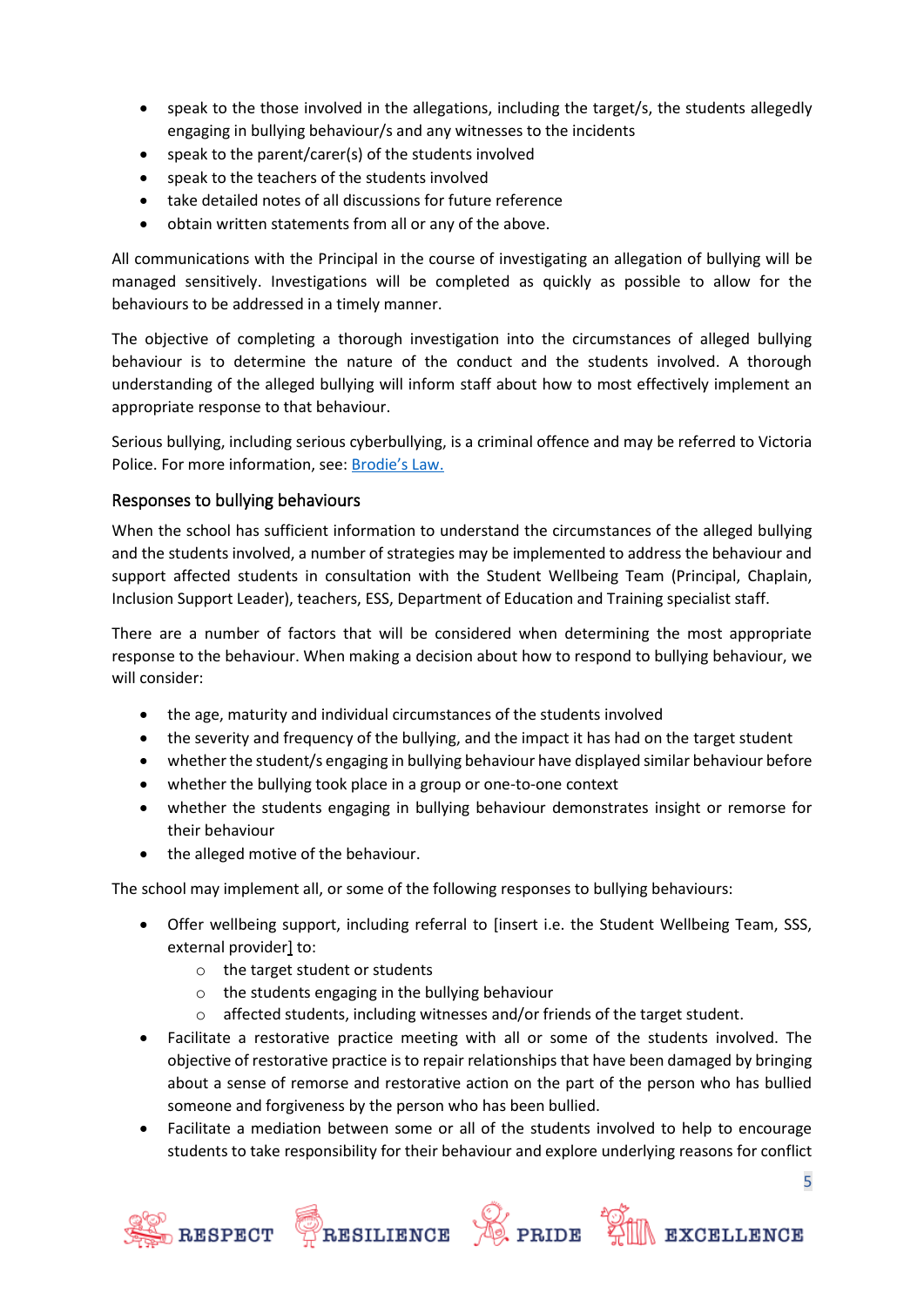or grievance. Mediation is only suitable if all students are involved voluntarily and demonstrate a willingness to engage in the mediation process.

- Facilitate a process using the Support Group Method, involving the target student(s), the students engaging in bullying behaviour and a group of students who are likely to be supportive of the target(s).
- Implement a Method of Shared Concern process with all students involved in the bullying.
- Facilitate a Student Support Group meeting and/or Behaviour Support Plan for affected students.
- Prepare a [Safety Plan or Individual Management Plan] restricting contact between target and students engaging in bullying behaviour.
- Provide discussion and/or mentoring for different social and emotional learning competencies of the students involved, including [insert specific examples, i.e. connect affected students with an older Student Mentor, resilience programs, etc.].
- Monitor the behaviour of the students involved for an appropriate time and take follow up action if necessary.
- Implement cohort, year group, or whole school targeted strategies to reinforce positive behaviours, for example [insert details].
- Implement proportionate disciplinary consequences for the students engaging in bullying behaviour, which may include removal of privileges, detention, suspension and/or expulsion consistent with our Student Wellbeing and Engagement policy, the Ministerial Order on Suspensions and Expulsions and any other relevant Department policy.

Meredith Primary School understands the importance of monitoring and following up on the progress of students who have been involved in or affected by bullying behaviour. Where appropriate, school staff will also endeavour to provide parents and carers with updates on the management of bullying incidents.

The Principal is responsible for maintaining up to date records of the investigation of and responses to bullying behaviour.

## **COMMUNICATION**

This policy will be communicated to our school community in the following ways:

- Available publicly on our school's website<http://www.meredithps.vic.edu.au/>
- Included in staff induction processes
- Discussed at staff briefings/meetings as required
- Discussed at parent information nights/sessions
- Included in transition and enrolment packs
- Included as annual reference in school newsletter
- Made available in hard copy from school administration upon request

## FURTHER INFORMATION AND RESOURCES

This policy should be read in conjunction with the following school policies

- Statement of Values and School Philosophy
- Student Wellbeing and Engagement Policy
- Parent Complaints policy